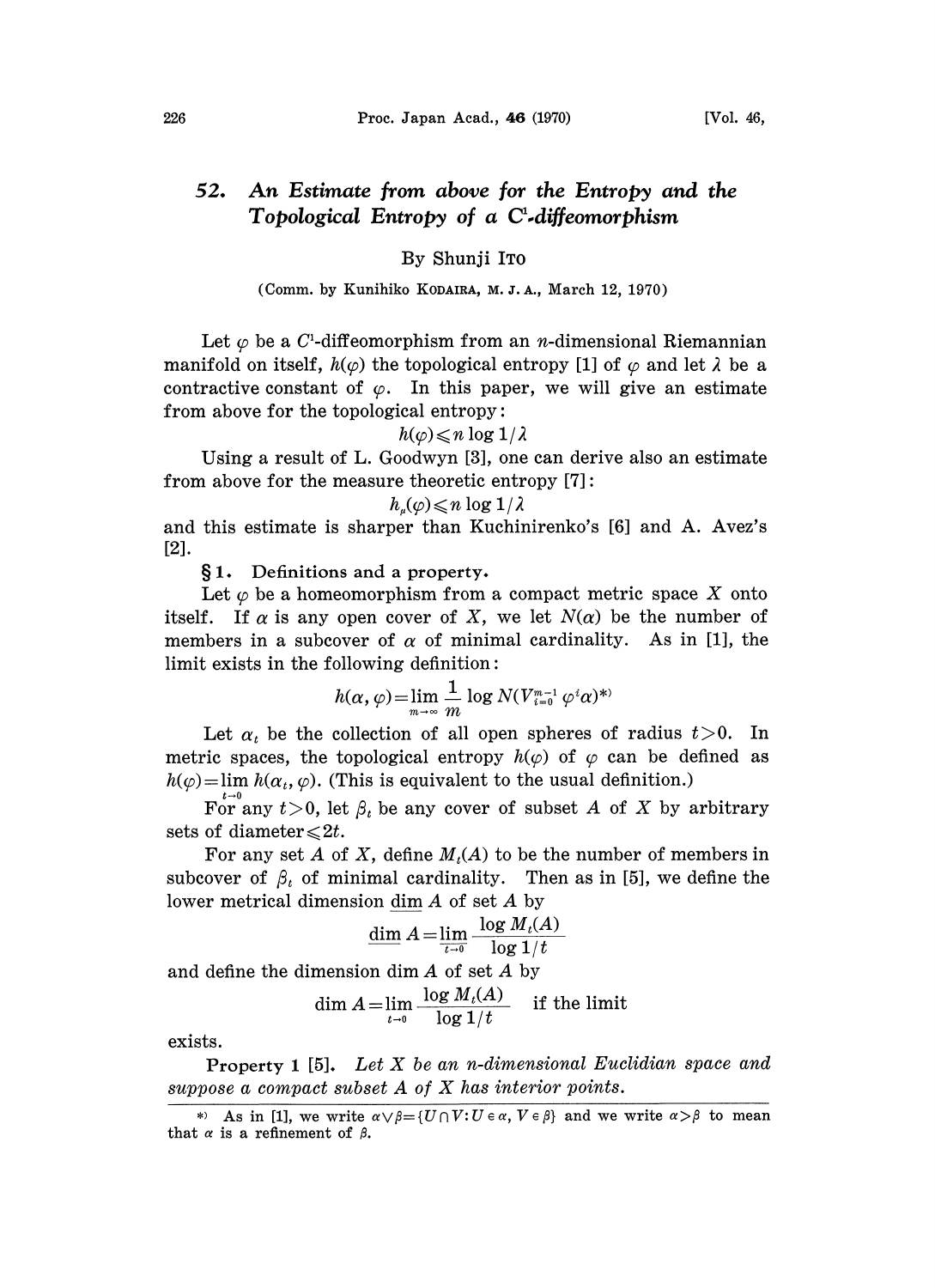Then

$$
\dim A = \dim A = n.
$$

Finally, when homeomorphism  $\varphi$  on a compact metric space has a positive real number  $\lambda(1 \geq \lambda > 0)$  such that  $d(\varphi(p), \varphi(q)) \geq \lambda \cdot d(p, q)$  for any  $p, q \in M$ , we call homeomorphism  $\varphi$  contractive and  $\lambda$  a contractive constant of  $\varphi$ .

2. Lemmas and theorems.

Let M be a compact n-dimensional Riemannian manifold,  $d: M \times M$  $\rightarrow R$  a metric on M induced by some smooth Riemannian metric and let  $\varphi$  be a C<sup>1</sup>-diffeomorphism on M. In this case we can obtain following lemma.

**Lemma 1.**  $\varphi$  is contractive and a contractive constant is given by

$$
\lambda\!=\!\inf_{p\,\in\,M}\inf_{v_{\,p}\in\,T_{\,p}\,M}}\frac{\|\varphi_*{v}_{\,p}\|}{\|\varphi_{\,p}\|},
$$

where  $T_nM$  is tangent space at  $p \in M$ .

Proof. To prove Lemma 1, it is sufficient to consider the case of a connected manifold. Since  $\varphi$  is a C<sup>1</sup>-diffeomorphism and  $\{v_n\}||v_n||$  $=1, v_p \in T_pM$  is a compact subset of  $T_pM$ , the smoothness of Riemannian metric implies that

$$
\inf_{p\in M}\inf_{v_p\in T_pM}\frac{\|\varphi_*v_p\|}{\|v_p\|}=\inf_{p\in M}\inf_{\|v_p\|=1}\|\varphi_*v_p\|\!=\!\lambda\!>\!0.
$$

By definition, the metric  $d(p, q)$  is given by

 $d(p, q) = \inf L(c; a, b)$ 

where  $c: I=(a, b) \rightarrow M$  is a C<sup>1</sup>-curve satisfying  $c(a)=p$  and  $c(b)=q$ , and  $L(c; a, b) = \int_a^b ||v_{c(t)}|| dt$ . For  $\varphi(p)$  and  $\varphi(q)$ , there exists a curve  $\varphi \circ c'$ , where c' is a curve joining p and q. From the definition of  $\lambda$ ,

$$
L(\varphi \circ c'; a', b') = \int_{a'}^{b'} \|\varphi_* v_{c'(t)}\| dt
$$
  

$$
\geq \lambda \int_{a'}^{b'} \|v_{c'(t)}\| dt \geq \lambda d(p, q).
$$

In the next lemma we apply the elementary sublemma.

Sublemma. Suppose  $\{a^{(i)}(t)\}, i=1, 2, \dots, k$ , are positive integer valued functions defined on  $(0, \delta)$  such that

$$
\lim_{t\to 0}\frac{\log a^{(t)}(t)}{\log 1/t}=a^{(t)}\quad exists \ for \ all \ i.
$$

Then

$$
\lim_{t \to 0} \frac{\log \left( \sum_{i=1}^{k} a^{(i)}(t) \right)}{\log 1/t} = \max \left( a^{(1)}, a^{(2)}, \dots, a^{(k)} \right).
$$

Lemma 2. Let M be a compact n-dimensional Riemannian manifold.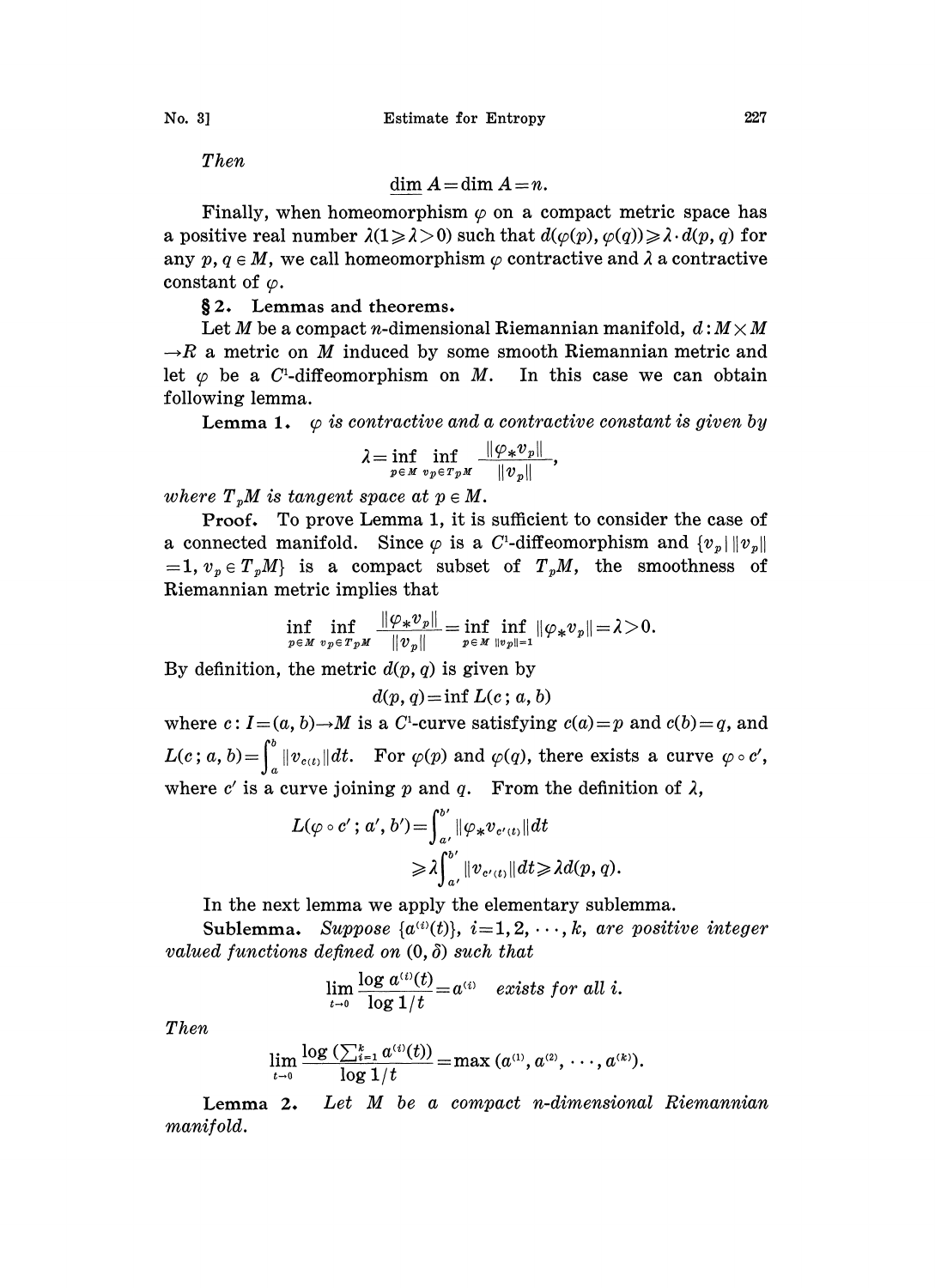Then

# $\dim M=n$ .

**Proof.** For any  $p \in M$ , there exists a convex chart  $(U, \psi)$  on M, that is two arbitrary points in  $U$  can be joint by a geodesic segment contained in U, where  $\psi(U)$  is also convex. Without loss of generality, we can suppose that the diffeomorphism  $\psi$  is defined on  $\bar{U}$ . Let  $\rho$  be the usual metric on a *n*-dimensional Euclidean space. From the compactness of  $\psi(\bar{U})$  and the convexity of  $\bar{U}$  and  $\psi(\bar{U})$ , we can deduced that there exists a constant  $1 \ge \mu > 0$  such that

(c) 
$$
\frac{1}{\mu}d(p,q) \geqslant \rho(\psi(p), \psi(q)) \geqslant \mu d(p,q)
$$
 for all  $p, q \in \overline{U}$ .

Proof of this is similar to that for Lemma 1. Now for any  $t > 0$ , let  $\beta_t$ be any cover of  $\bar{U}$  (by arbitrary sets) with diam  $\beta_i \leq 2t$ . Then  $\psi(\beta_i)$  is a cover of  $\psi(\bar{U})$  with diam  $\psi(\beta_t) \leq 2t/\mu$ . Thus

$$
M_t(U) \geqslant M_{t/\mu}(\psi(U)), \qquad \text{and}
$$
  

$$
\lim_{t \to 0} \frac{\log M_t(\bar{U})}{\log 1/t} \geqslant \lim_{t \to 0} \frac{\log M_{t/\mu}(\psi(\bar{U}))}{\log \mu/t} \cdot \frac{\log \mu/t}{\log 1/t}.
$$

Property 1 implies

$$
\lim_{t\to 0}\frac{\log M_t(\bar{U})}{\log 1/t}\geqslant n.
$$

On the other hand, we can get similarly,

$$
n\!\geqslant\!\overline{\lim_{t\to 0}}\,\frac{\log M_{\iota}(\bar{U})}{\log 1/t}.
$$

Therefore

$$
\dim \,\bar{U}\!=\!n.
$$

For all  $p \in M$ , there exists such a convex chart  $(U_p, \psi_p)$ . From the compactness of M, there exist finite convex charts  $U_1, \dots, U_k$  satisfying

$$
\bigcup_{i=1}^k U_i = M.
$$

Using a sublemma, we can show

$$
\overline{\lim\limits_{t\to 0}}\ \frac{\log\,M_t(M)}{\log1/t}\leqslant \overline{\lim\limits_{t\to 0}}\ \frac{(\log\,\sum_{i=1}^k M_t(\bar U_i))}{\log1/t}=\lim\limits_{t\to 0}\ \frac{\log\,(\sum_{i=1}^k M_t(\bar U_i))}{\log1/t}=n.
$$

On the other hand

$$
n = \lim_{t \to 0} \frac{\log M_t(\bar{U}_t)}{\log 1/t} \leq \lim_{t \to 0} \frac{\log M_t(M)}{\log 1/t}.
$$

Therefore we get dim  $M=n$ .

Remark. Lemmas 1, 2 are also true in the case of a smooth compact Riemannian manifold with boundary. Proof of Lemma 2 is more complex in this case. Roughly speaking, when we consider the metric  $\rho$  to be induced from a curve on  $\mathbb{R}^n$ , the relation (c) is true in Lemma 2. Moreover by compactness, there exists a positive large number M satisfying  $M\rho'(\psi(p), \psi(q)) \geq \rho(\psi(p), \psi(q))$ , where  $\rho'$  is a usual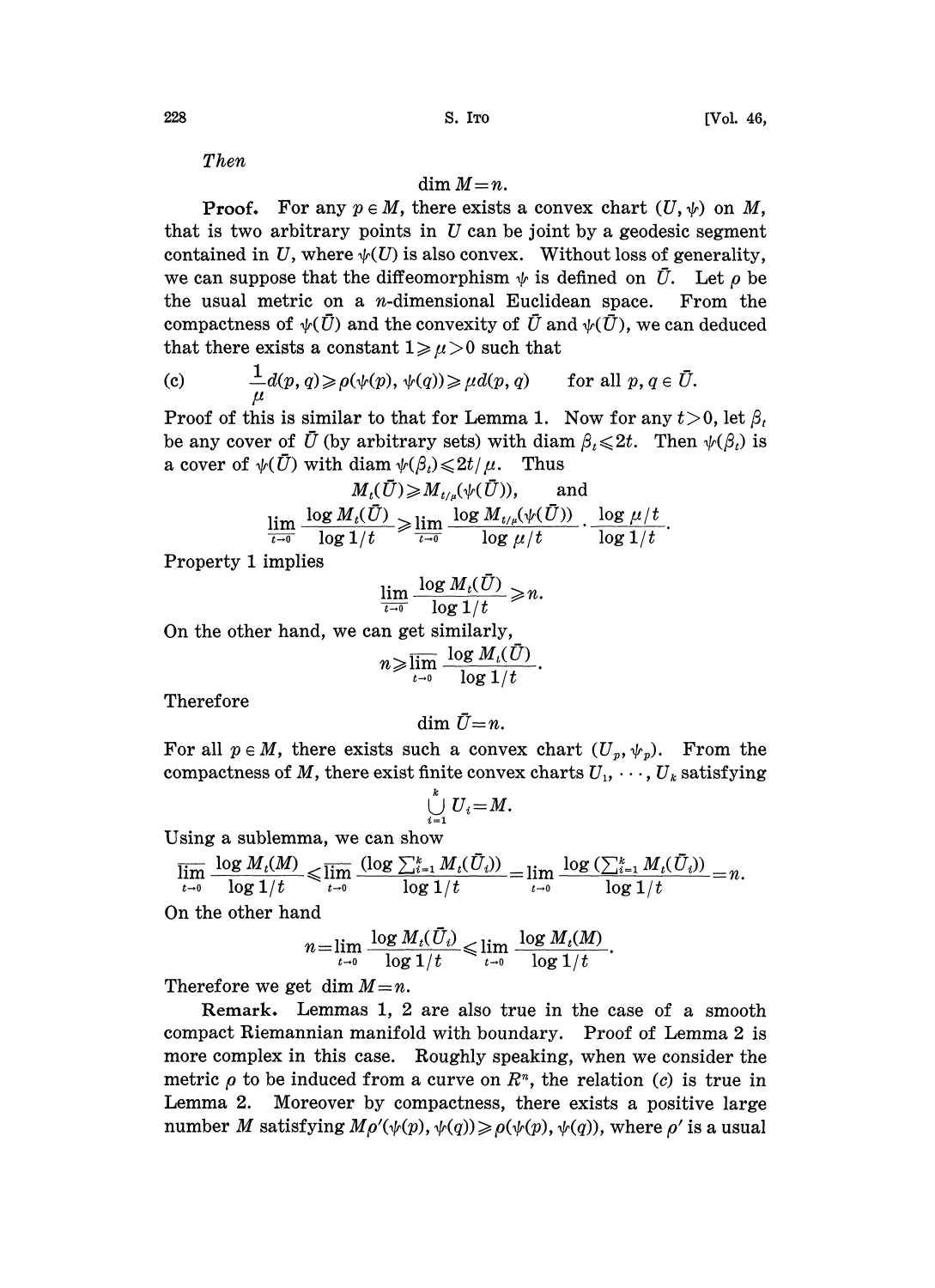metric on  $\mathbb{R}^n$ . Take a sufficiently small constant  $\mu$ , then the relation (c) for a usual metric  $\rho'$  is also true.

Theorem 1. Let M be an n-dimensional compact Riemannian manifold,  $\varphi$  a C<sup>1</sup>-diffeomorphism on M.

Then the topological entropy of  $\varphi$  is finite and satisfies

$$
h(\varphi) \leqslant n \log 1/\lambda, \qquad 1 \geqslant \lambda > 0,
$$

where  $\lambda$  is a contractive constant of  $\varphi$ . In particular,  $\lambda$  is chosen by  $\lambda = \inf_{p \in M} \inf_{v_p \in T_pM} \frac{\|\varphi_* v_p\|}{\|v_p\|}.$ 

**Proof.** From Lemma 1, it follows that for any  $t > 0$ 

$$
\alpha_t\vee\varphi\alpha_t\vee\cdots\vee\varphi^{m-1}\alpha_t\!<\!\beta_{\lambda^{m-1}t/3},
$$

where  $\alpha_t$  is the collection of all open spheres of radius t and  $\beta_{\lambda^{m-1}t/3}$  is any cover of M with diam  $\beta_{\lambda^{m-1}t/3} \leq 2\lambda^{m-1}t/3$ . Therefore,  $N(\alpha_t \vee \varphi \alpha_t)$  $\vee \cdots \vee \varphi^{m-1}\alpha_i) \leqslant M_{\lambda^{m-1}t/3}(M).$  From this, it follows that

$$
\lim_{m\to\infty}\frac{1}{m}\log N(\alpha_i\vee\varphi\alpha_i\vee\cdots\vee\varphi^{m-1}\alpha_i)\leqslant\lim_{m\to\infty}\frac{\log M_{\lambda^{m-1}t/3}(M)}{\log 3/\lambda^{m-1}t}\cdot\frac{\log 3/\lambda^{m-1}t}{m}.
$$

Now, from Lemma 2,

 $\lim \frac{\log M_{\lambda^{m-1} t/3}(M)}{\log \lambda^{m-1} t} = n$  and,  $\lim \frac{\log 3/\lambda^{m-1} t}{\log \lambda^{m-1} t} = \log 1/\lambda$ .

Thus,  $h(\alpha_t, \varphi) \le n \log 1/\lambda$  for all  $t > 0$ . From the definition of  $h(\varphi)$  it follows that

$$
h(\varphi) \leqslant n \log 1/\lambda.
$$
 q.e.d.

The idea of Theorem <sup>1</sup> above can be used to prove a more general result.

**Theorem 2.** Let  $X$  be a compact metric space, and assume that a homeomorphism  $\varphi$  has a contractive constant  $1 \ge \lambda > 0$ .

Then

# $h(\varphi) \leq d$ im  $(X) \log 1/\lambda$ .

Now the following theorem was proved by L. Goodwyn.

**Theorem** [3]. Let X be a compact metric space,  $\mu$  a probability measure on X and let  $\varphi$  be a homeomorphism on X preserving the measure  $\mu$ .

Then

$$
h_{\mu}(\varphi)\leqslant h(\varphi),
$$

where  $h_u(\varphi)$  is the measure theoretic entropy [7].

From this theorem and Theorem 1, the following sharper form of the theorem of Kuchnirenko [6] and Avez [2] can be proved.

Theorem 3. Let  $(M, \mu, \varphi)$  be a classical dynamical system, that is to say, M is an n-dimensional compact Riemannian manifold,  $\mu$ is a probability measure and the C<sup>1</sup>-diffeomorphism  $\varphi$  is measure preserving.